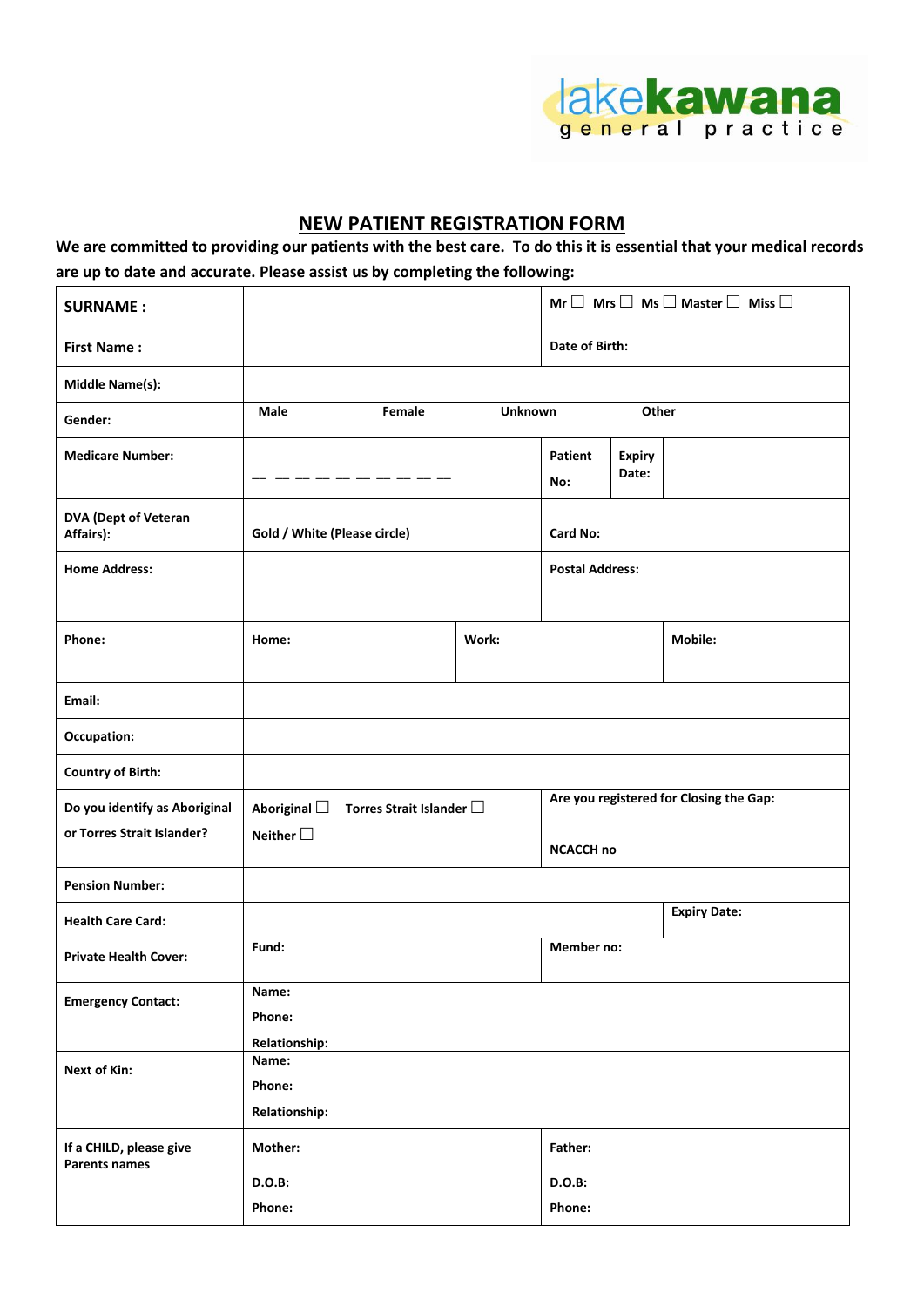

#### **Once you have completed filling in this form please return it to one of our Reception Staff**

#### **PATIENT INFORMATION**

In order to provide you with the highest standard of medical care, Lake Kawana General Practice is required to collect personal information about you (or your child / dependent). Your personal health information will be used for administrative purposes to assist in the running of Lake Kawana General Practice including, disclosure to others involved in your healthcare, such as treating Doctors and Specialists within and outside this Medical Practice. This may occur through referral to other Doctors, or for medical tests and in the reports or results returned to your Doctor following referrals.

The Doctors at Lake Kawana General Practice participate in research, professional development, and quality assurance/improvement (QA) activities from time to time, to improve individual and community health care and practice management. At times de-identified information (anonymous) may be collected about you for the purpose of research and clinical audits. At times we may request the presence of a third party to be present during your consultation. This may include a Practice Nurse. Your further consent will be requested prior to any other third party being invited to attend your consultation.

### **CONSENT**

By signing this form I acknowledge that Lake Kawana General Practice will collect and store personal health information about me (and my child/children if applicable). This information may be shared with other health professionals for the sole purpose of enhancing your whole health care needs. I give my consent to be part of the Practice's National and State recall and reminder systems.

By signing this form I agree to the above and understand that I may withdraw my consent at any time:

| Signed: |                               | Dated:                                                                                                           |      |
|---------|-------------------------------|------------------------------------------------------------------------------------------------------------------|------|
|         | (Patient / Parent / Guardian) |                                                                                                                  |      |
| Signed: |                               | Dated:                                                                                                           |      |
|         | (Staff Member)                |                                                                                                                  |      |
|         |                               |                                                                                                                  |      |
|         |                               |                                                                                                                  |      |
|         |                               | WOULD YOU LIKE YOUR PREVIOUS MEDICAL RECORDS SENT TO THIS PRACTICE?<br>Yes                                       | l No |
|         |                               | If you have medical records at another practice, and wish to now use this practice as your preferred Health Care |      |

Provider, please ask our Reception Staff to arrange for your records to be transferred. Our Reception Staff will ask you to complete and sign a *Medical Records Request Authority.*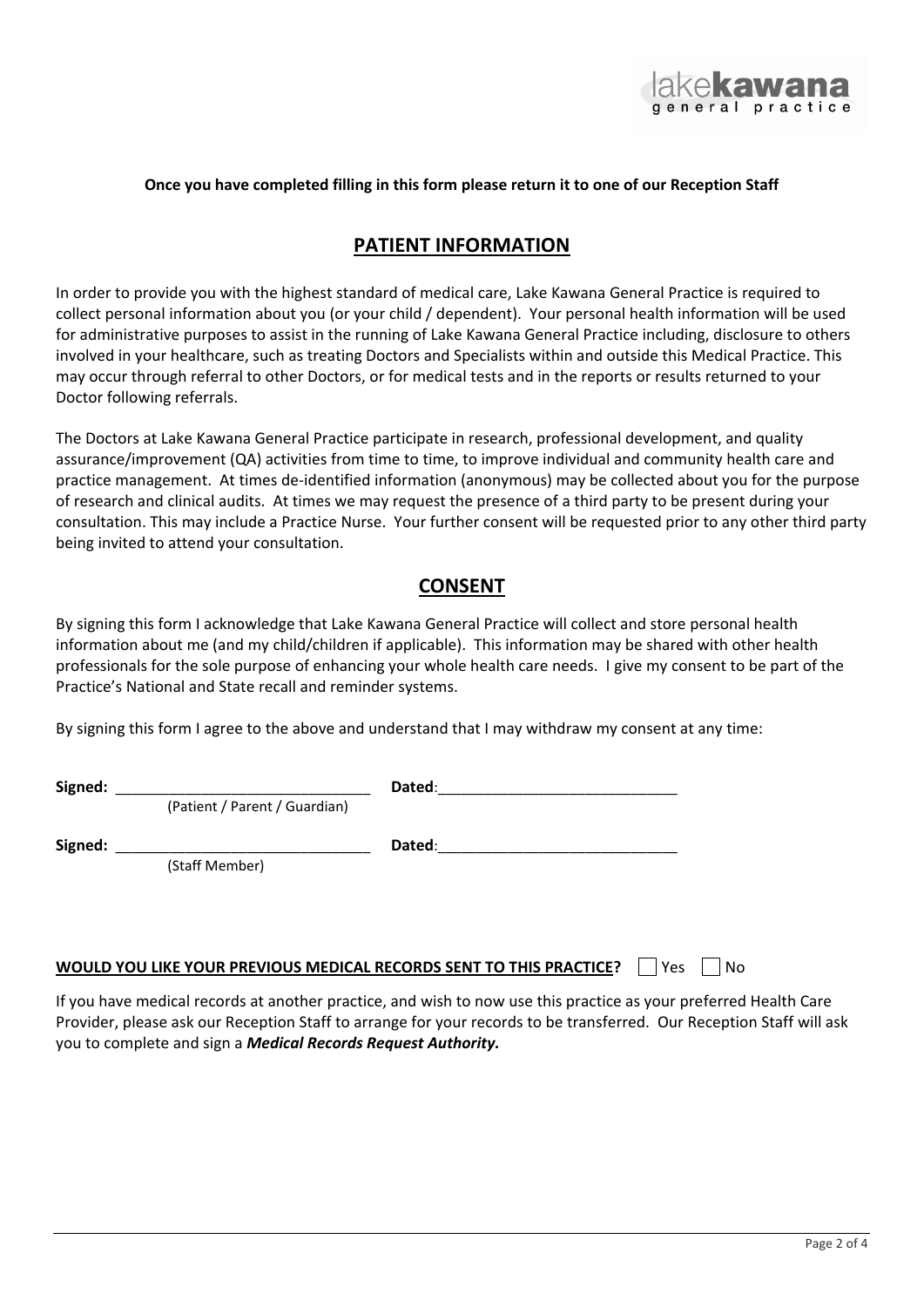

# **HEALTH HISTORY FORM**

We are committed to providing our patients with the best care. To do this it is essential that your medical records are up to date and accurate. Please assist us by completing the following:

| <b>SURNAME:</b>                                                                                                      |                                                                       |                 | Mr $\Box$ Mrs $\Box$ Ms $\Box$ Master $\Box$ Miss $\Box$ |  |
|----------------------------------------------------------------------------------------------------------------------|-----------------------------------------------------------------------|-----------------|----------------------------------------------------------|--|
| <b>First Name:</b>                                                                                                   |                                                                       |                 | Date of Birth:                                           |  |
| <b>Middle Name(s):</b>                                                                                               |                                                                       |                 |                                                          |  |
|                                                                                                                      |                                                                       |                 |                                                          |  |
|                                                                                                                      | Your HEALTH HISTORY - Do you have or have ever had a history of?      |                 |                                                          |  |
| $\Box$ Operations<br>High blood pressure                                                                             | $\vert$ Asthma                                                        | Epilepsy        | <b>Diabetes</b>                                          |  |
|                                                                                                                      | Any other major health event or illness (please use the space below): |                 |                                                          |  |
|                                                                                                                      |                                                                       |                 |                                                          |  |
| Do you have any ALLERGIES or are you SENSITIVE to DRUGS or DRESSINGS?<br>$\Box$ Yes (If yes please list below)<br>No |                                                                       |                 |                                                          |  |
|                                                                                                                      |                                                                       |                 |                                                          |  |
|                                                                                                                      |                                                                       |                 |                                                          |  |
|                                                                                                                      | IMMUNISATIONS - Have you had the following immunisations?             |                 |                                                          |  |
| Tetanus booster                                                                                                      | Don't Know<br>date                                                    | Haven't had one |                                                          |  |
| Hepatitis B or A                                                                                                     | Don't Know                                                            | Haven't had one |                                                          |  |
| Influenza                                                                                                            | Don't Know<br>date__________                                          | Haven't had one |                                                          |  |
| Pneumococcal                                                                                                         | Don't Know<br>Haven't had one<br>date                                 |                 |                                                          |  |
| Polio                                                                                                                | Don't Know                                                            | Haven't had one |                                                          |  |
|                                                                                                                      |                                                                       |                 |                                                          |  |
| Children's Immunisations - If completing this form for a Child are their immunisations up to date?                   |                                                                       |                 |                                                          |  |
| $\Box$ Yes $\Box$ No<br>$\Box$ Don't Know                                                                            |                                                                       |                 |                                                          |  |
| Current MEDICATIONS (including over the counter medications, vitamins and minerals)                                  |                                                                       |                 |                                                          |  |